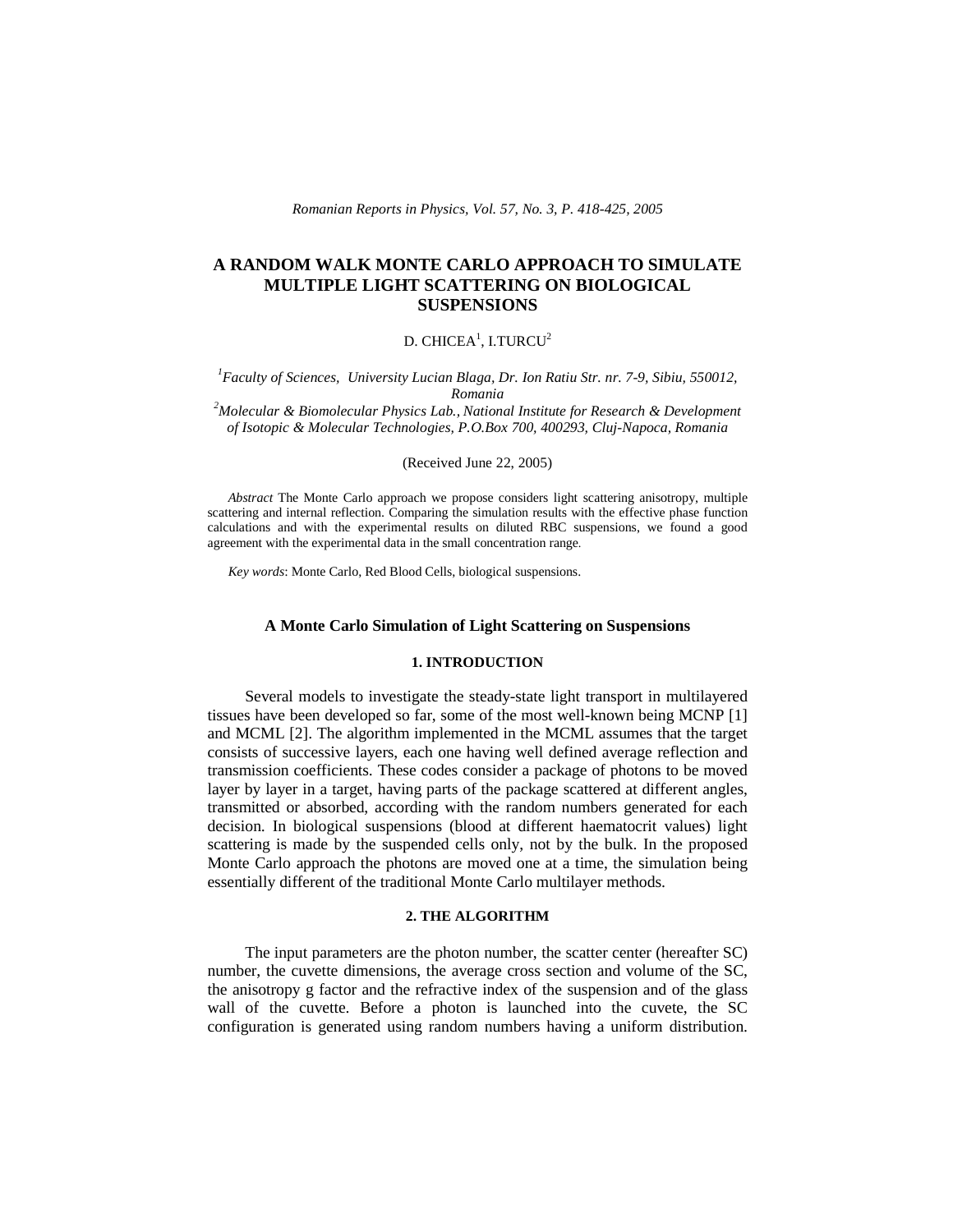#### Multiple light scattering on biological suspensions 419

After each photon is launched, the program checks all the SC in suspension located on the forward direction to determine which one is the next (quasi-ballistic approximation) to interact with the photon. After the scattering act, the SC counter is reset and the procedure is repeated until all the SCs were checked. Before the photon is released form the cuvette, the roulette spins again to determine whether the it is reflected back in the cuvette or is transmitted out. If it is returned, the procedure is repeated until it escapes. The main loop is repeated until the last photon that was generated exits the cuvette. For each photon a record is saved containing the  $\theta$ ,  $\omega$  of the direction the photon exits the cuvette, in spherical coordinates, the number of times it was scattered and the number of times it was reflected back on the cuvette glass walls.

The flow chart of the program is presented in Fig. 1.



Fig. 1 – The flow chart of the program.

Moving to details, the simulation was done using a 1x1x1 mm cuvette, 10000 photons, 90  $\mu^2$  for the effective cross section and  $90\mu^3$  the volume of the SC, which are typical values for red blood cells (RBC). The SC concentration can be expressed either in SC/mm<sup>3</sup>, or as the haematocrit, H, which is the ratio of the rightly result and the second property of the second property of the second property of the second property of the second property of the second property of the second property of the second property of the second property

$$
\tau = H \frac{\sigma d}{v} \tag{1}
$$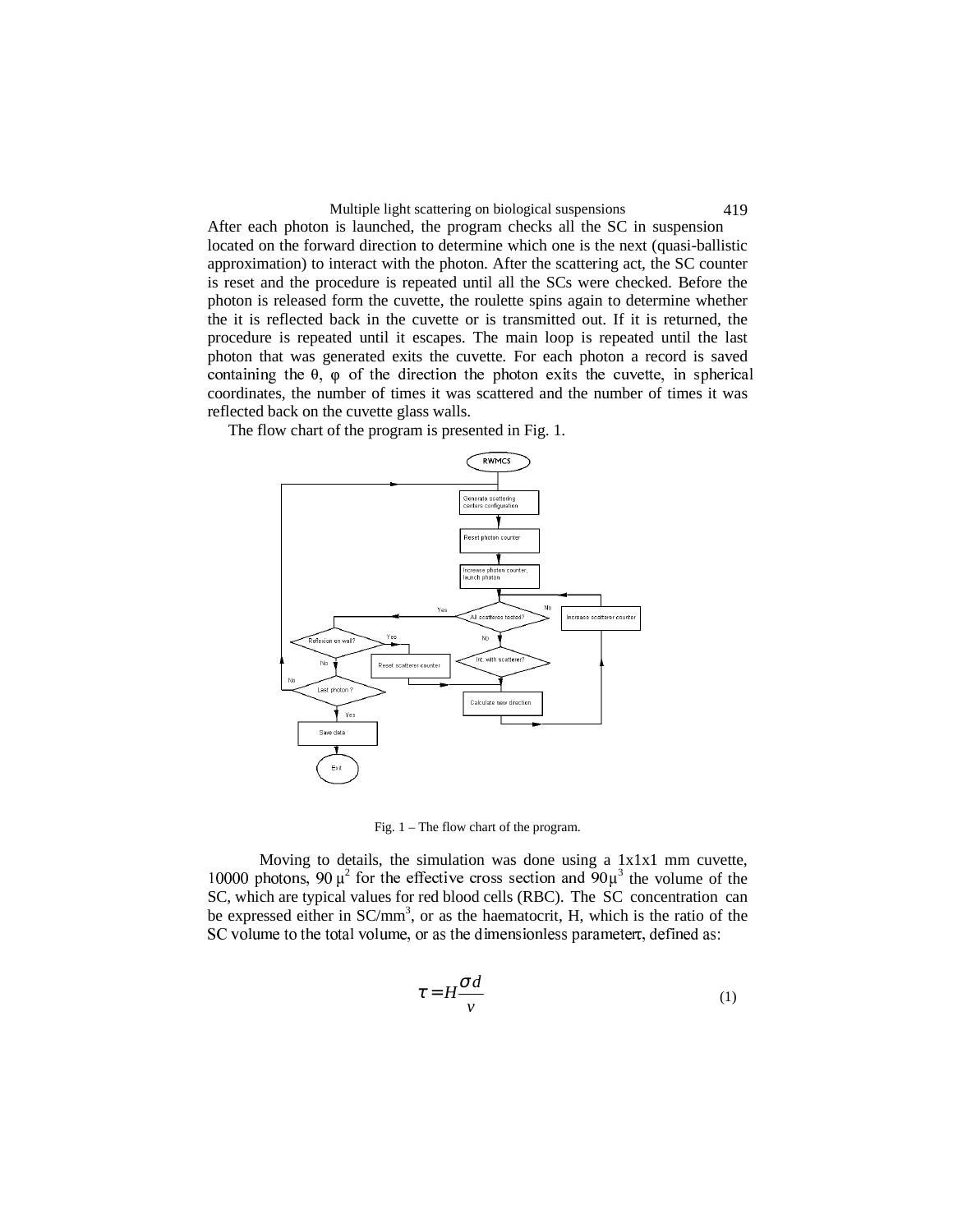D. Chicea, I. Turcu

where  $\sigma$  is the area, d is the thickness and v the volume of the RBC.

Light scattering anisotropy for red blood cells in suspension is modeled using the Henyey – Greenstein phase function  $(2)$ , which is a relatively simple expression, with one free parameter, g, currently used in light scattering simulations:  $[1-5]$ :

$$
f(\mu) = \frac{1}{2} \frac{1 - g^2}{\left(1 - 2\mu g + g^2\right)^{\frac{3}{2}}} \tag{2}
$$

where  $\mu = \cos(\theta)$  and  $g = \cos(\theta)$ . Starting from (2) we can derive the  $\theta$  probability distribution:

$$
f(\theta) = \frac{1}{2} \frac{1 - g^2}{\left(1 - 2g\cos(\theta) + g^2\right)^{\frac{3}{2}}} \sin(\theta)
$$
 (3)

A value of 0 for g indicates isotropic scatter and a value near 1 indicates forward directed scattering. Different values from 0.95 to 0.98 were used, in agreement with [3 -5]. When an interaction occurs, the value of theu is determined by spinning the roulette to obtain the new $\mu = cos(\theta)$  [1], [2], [6]:

$$
\mu = \frac{1}{2g} \left[ 1 + g^2 + \left( \frac{1 - g^2}{1 + 2g \xi - g} \right)^2 \right]
$$
 (4)

where  $\xi$  is a random number in the interval  $[0,1]$  generated using a uniform distribution. The azimuthal angle  $\varphi$  is uniformly distributed over the interval [0,  $2 \pi$ ] and is sampled as:

$$
\varphi = 2\pi \xi \tag{5}
$$

After the deflection angle  $\theta$  and the azimuthal angle  $\varphi$  are selected, the new direction of the photon in the cuvette reference frame can be calculated as in [6] using (6) and (7) where  $\mu_x$ ,  $\mu_y$ ,  $\mu_z$ , are the direction cosines before interaction and  $\mu'_{x}$ ,  $\mu'_{y}$ ,  $\mu'_{z}$  after interaction.

420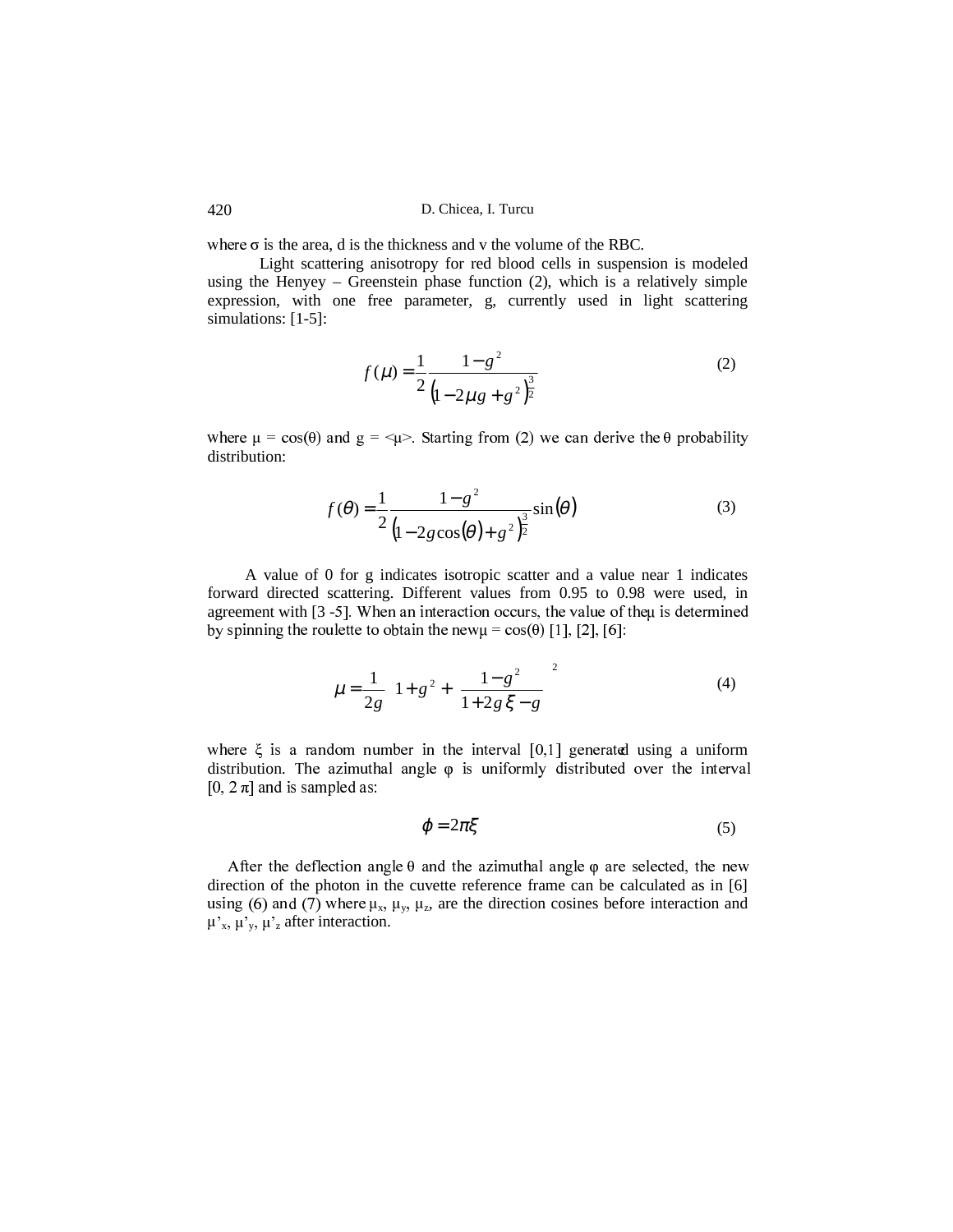Multiple light scattering on biological suspensions 421

$$
\mu'_{x} = \frac{\sin \theta \left(\mu_{x} \mu_{z} \cos \varphi - \mu_{y} \sin \varphi\right)}{\sqrt{1 - \mu^{2} z}} + \mu_{x} \cos \theta
$$
\n
$$
\mu'_{y} = \frac{\sin \theta \left(\mu_{y} \mu_{z} \cos \varphi + \mu_{x} \sin \varphi\right)}{\sqrt{1 - \mu^{2} z}} + \mu_{y} \cos \theta
$$
\n
$$
\mu'_{z} = -\sin \theta \cos \varphi \sqrt{1 - \mu^{2} z} + \mu_{z} \cos \theta
$$
\n(6)

If the photon is close to the z axis than:

$$
\mu'_{x} = \sin \theta \cos \varphi \n\mu'_{y} = \sin \theta \sin \varphi \n\mu'_{z} = sign(\mu_{z}) \cos \varphi
$$
\n(7)

When the photon meets the glass wall the roulette spins again to determine whether the photon escapes or is reflected back. If  $\alpha_i$  is the the angle of incidence and  $\alpha_t$  is the angle of transmission, they are calculated using Snell's law:

$$
n_i \sin \alpha_i = n_i \sin \alpha_i \tag{8}
$$

The refractive index of the medium the photon is incident from is  $n_{water} = 1.33$ and of the medium the photon is reflected on is  $n_{glass}=1.50$ . The reflexion coefficient of the light intensity is given by the Fresnel's equations [7], [8]:

$$
R(\alpha_i, \alpha_i) = \frac{1}{2} \left[ \frac{\sin^2(\alpha_i - \alpha_i)}{\sin^2(\alpha_i + \alpha_i)} + \frac{\tan^2(\alpha_i - \alpha_i)}{\tan^2(\alpha_i + \alpha_i)} \right]
$$
(9)

Equation (9) is the average of the reflectances for the two orthogonal polarization directions, because after scattering on RBC of different orientations the light is no longer polarized.

When the photon meets the glass wall, the roulette spins again to determine whether the photon escapes or is reflected back. If  $\alpha_i$  is the the angle of incidence and  $\alpha_t$  is the angle of transmission, they are calculated using Snell's law. A random number is generated and if it is smaller than R the photon is reflected back, otherwise it escapes the cuvette.

Each photon enters the cuvette through the center of the glass wall and meets a different SC configuration, generated using random numbers. This alternative is used, rather then considering the same SC configuration and generating photons randomly through the cuvette wall, because it is less time consuming for taking into account the margin effects.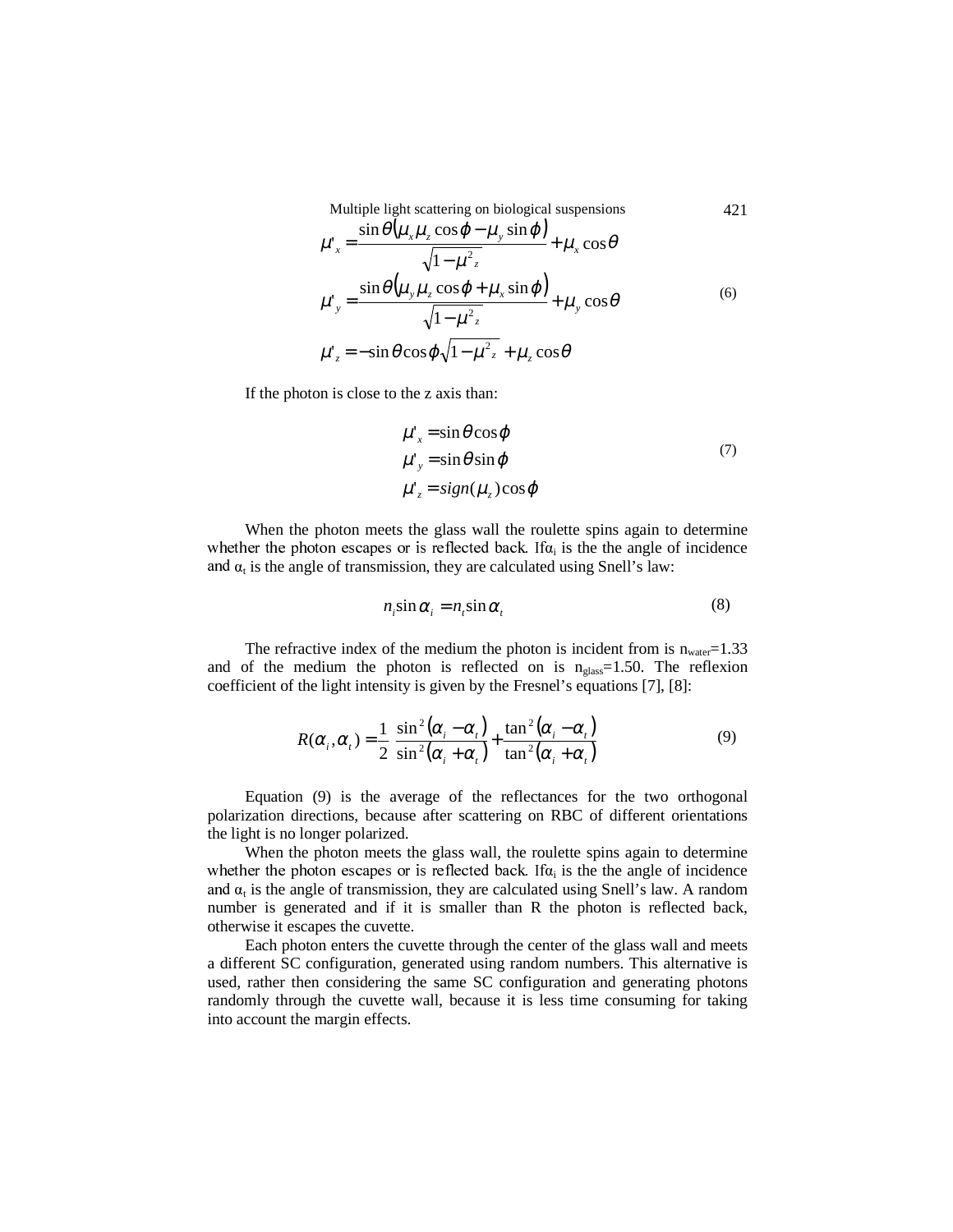D. Chicea, I. Turcu

### 3. RESULTS

Fig. 2 presents the average number of scatters a photon goes through, before exiting the cuvette. It can be noticed that beginning with  $\tau = 1$  multiple scattering becomes effective. We also found that the average number of scatterings does not increase linearly with the SC concentration.

<scatters> for 10000 photons, g=0.98



Fig. 2 - The average number of scatters versus the  $\tau$ . N.R. states for average done on the photons that neither were reflected on the cuvette walls, nor escaped the cuvette without interacting.

The histogram of the number of scatters for  $\tau=9.9$ , that corresponds to a haematocrit of  $9.9*10^{-3}$  and therefore to concentration of 110000 SC/mm<sup>3</sup>, is presented in Fig. 3. We notice that 33% of the photons experienced 2 interactions.

The average deflection angle  $\theta$ , < $\theta$ > after experiment is presented in Fig. 4. We notice that  $\overline{\Theta}$  increases with  $\tau$  nonlinearly.



422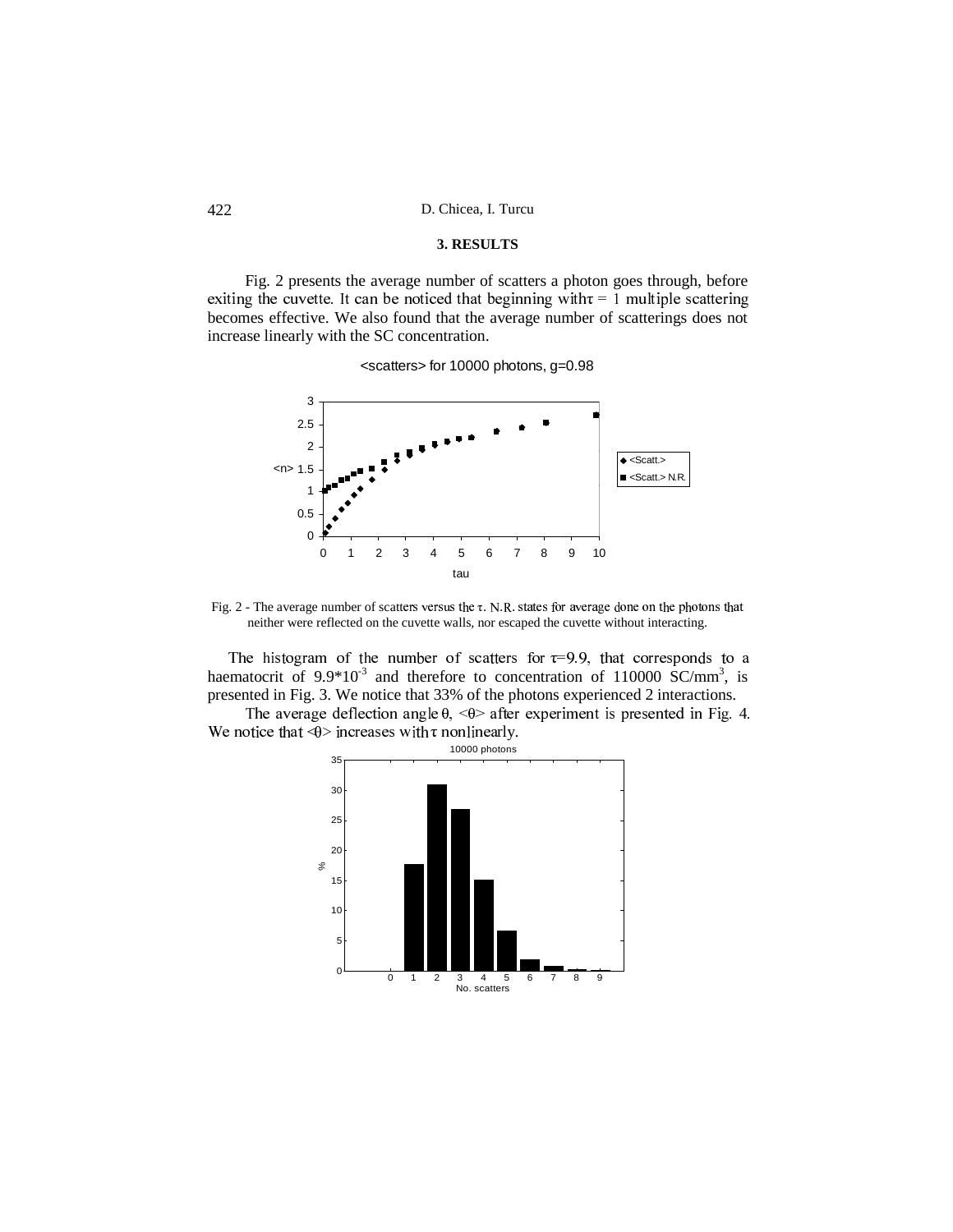

<theta> for 10000 photons



Fig. 4 - The average deflection angle  $\theta$ . N.R. states for average done on photons that neither were reflected on the cuvette walls, nor escaped the cuvette without interacting.

In order to verify the output of the program we compare the results of the simulation with published results on this topic. To accomplish this task, first ZS[\(])^`\_+a#bdceZVfgbhcjilkmnopq])rsutwvxkn`r`\gylz{k-][-k3v [3t(v`kn#o|}~nr]wvx\+n no|o3p\$]t]gky| presented in Fig. 5. We notice that the effective value decreases from 0.98, the initial value down to 0.956 for  $H = 9.9$ . This result is in agreement with [5] that indicates for the anisotropy factor a value of 0.972 for physiological values of haematocrit, in a wavelength where the absorption is significant, as opposed to this paper, where it was neglected.

g for 10000 photons



Fig. 5 - The anisotropy factor g versus  $\tau$ .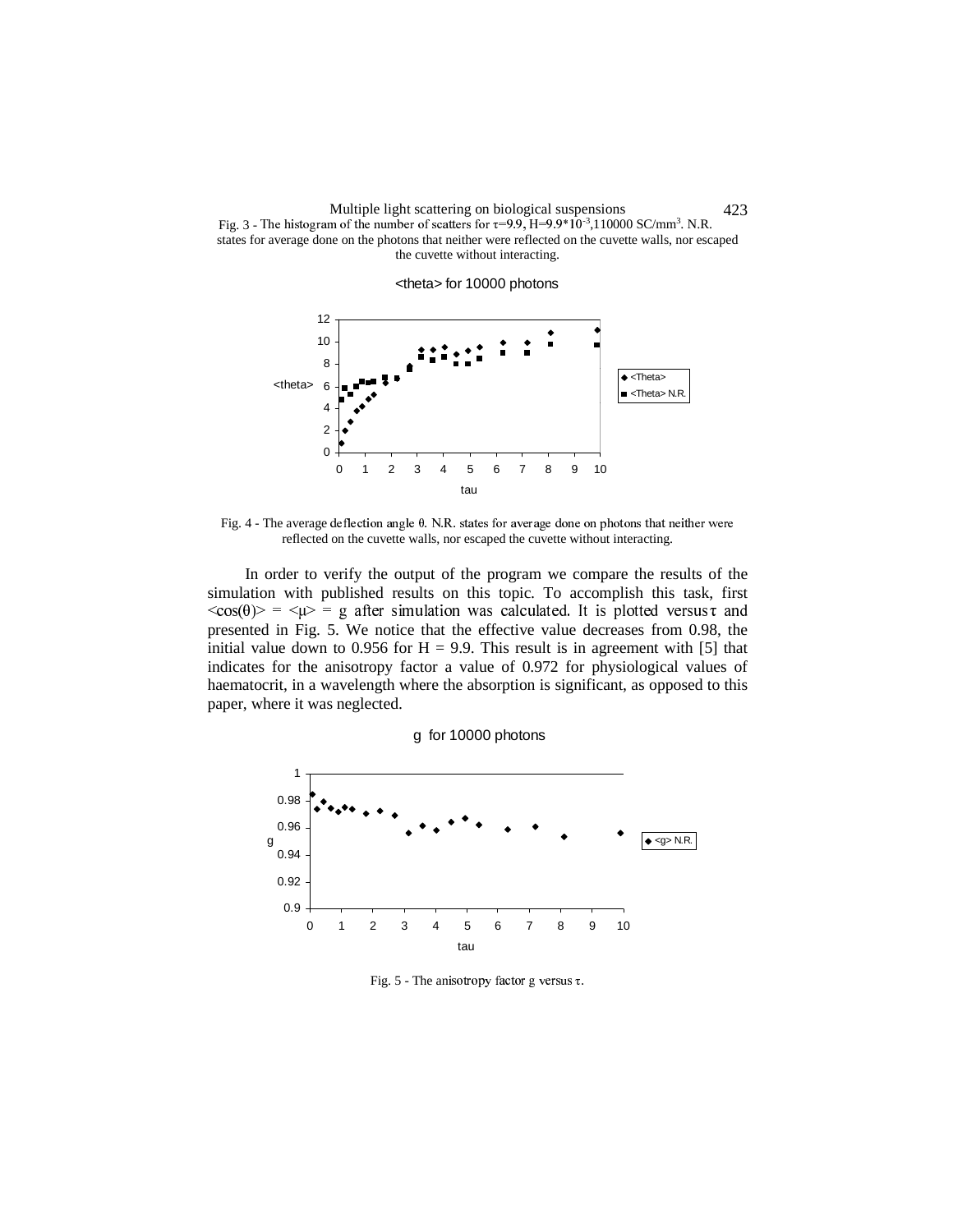### 424 D. Chicea, I. Turcu

In [4] and [9] the results of the theoretical calculation state that the g should be replaced with  $g^{\tau}$  in the Henyey – Greenstein phase function (2). The results of this simulation agree with [4] and [9] fort  $\leq 1.5$ .

Another way to verify these results is to compare, at a certain deflection angle, the scattered light intensity variation with the haematocrit, with the same variation resulted from the simulation. Fig. 6 presents the experimental data and the results of the simulation for  $\theta = 2^{\circ}$ , experimental data being taken from [10]. Again tio saction o tiosat con cossociate is the case of cossociations somewhat the fact is a finite in the fact of  $H< 1.5*10^{-3}$ .

# **4. CONCLUSIONS**

The partial results of this computer simulation, using MATLAB, show a good agreement with the experimental data, in the small concentration range. Work is in progress to further improve the algorithm in the bigger concentration range, by taking into account absorption, a more accurate phase function, even if it is more time consuming and to reduce the computation time.



Fig. 6 - Light intensity scattered at  $\theta = 2^\circ$ .

### **REFERENCES**

- 1. L. Wang, S. L. Jacques, L. Zheng, MCML Monte Carlo Modeling of light transport in multi-layered tissues, Computer Methods and Programs in Biomedicine 47, 131-146. 1995.
- 2. S.A. Prahl, M. Keijer, S.L. Jacques, A.J. Welch, A Monte Carlo Model of Light Propagation in Tissue, SPIE Proceedings Series Vol. IS 5, 102-111, 1989.
- 3. M. Hammer, A.N. Yaroslavsky, D. Schweitzer, A scatter phase function for blood with physiological haematocrit, Physics in Medicine and Biology, 46, N65-N69, 2001.